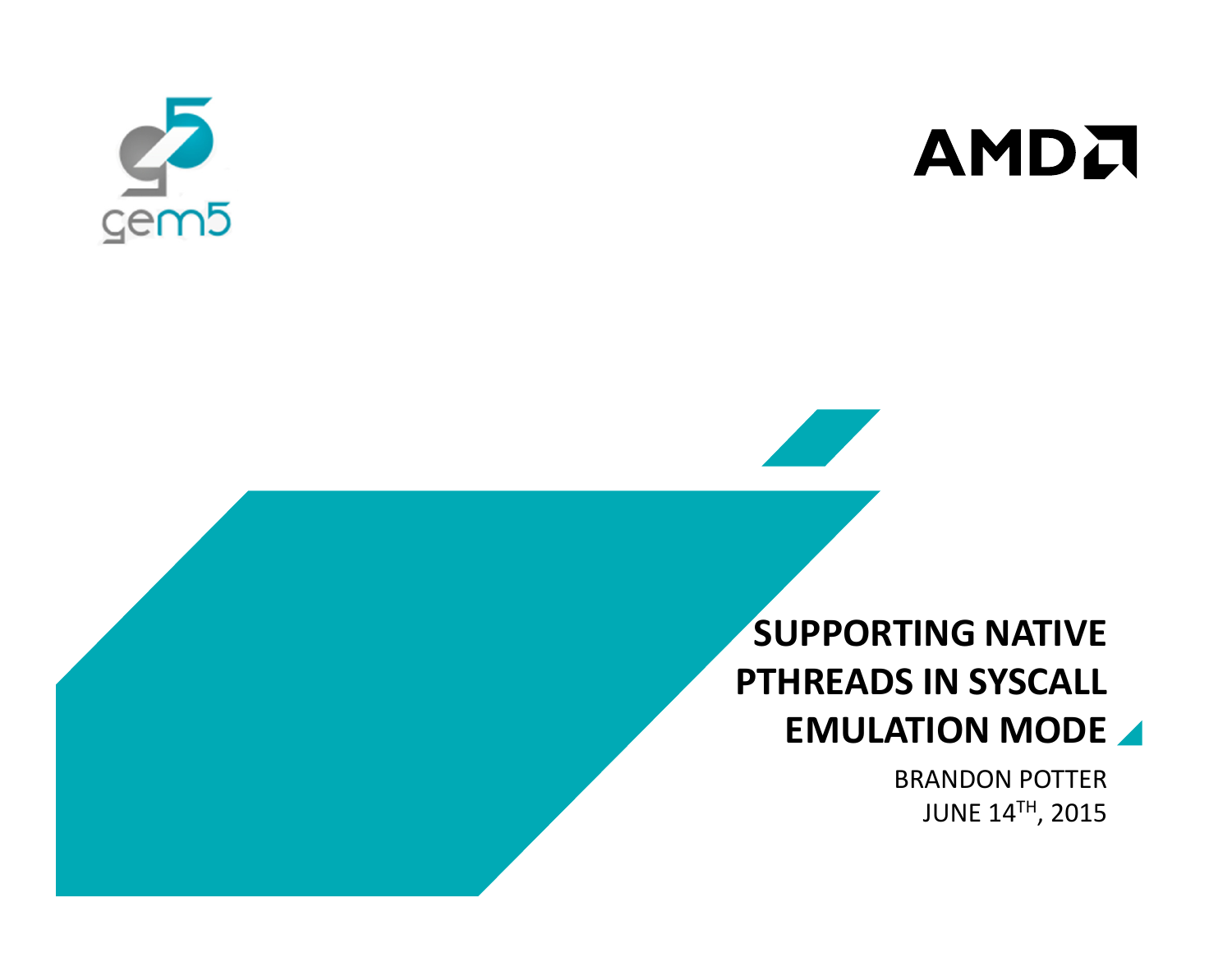# WHAT ARE M5THREADS' PROBLEMS?



▲ Gem5 currently supports pthreads using the gem5-specific m5threads library.

- ▲ M5threads is not a complete pthread library.
	- Some runtime frameworks need extensive support.

▲ M5threads is not what a real system would run.

# ▲ Confuses new users.

- Users need to learn that the library exists.
- Then they need to compile and link against it.
- Only supports archive format.
- Hopefully, no one runs into any problems:
	- https://www.mail-archive.com/gem5-dev@m5sim.org/msg07204.html
	- http://www.mail-archive.com/gem5-users%40gem5.org/msg11054.html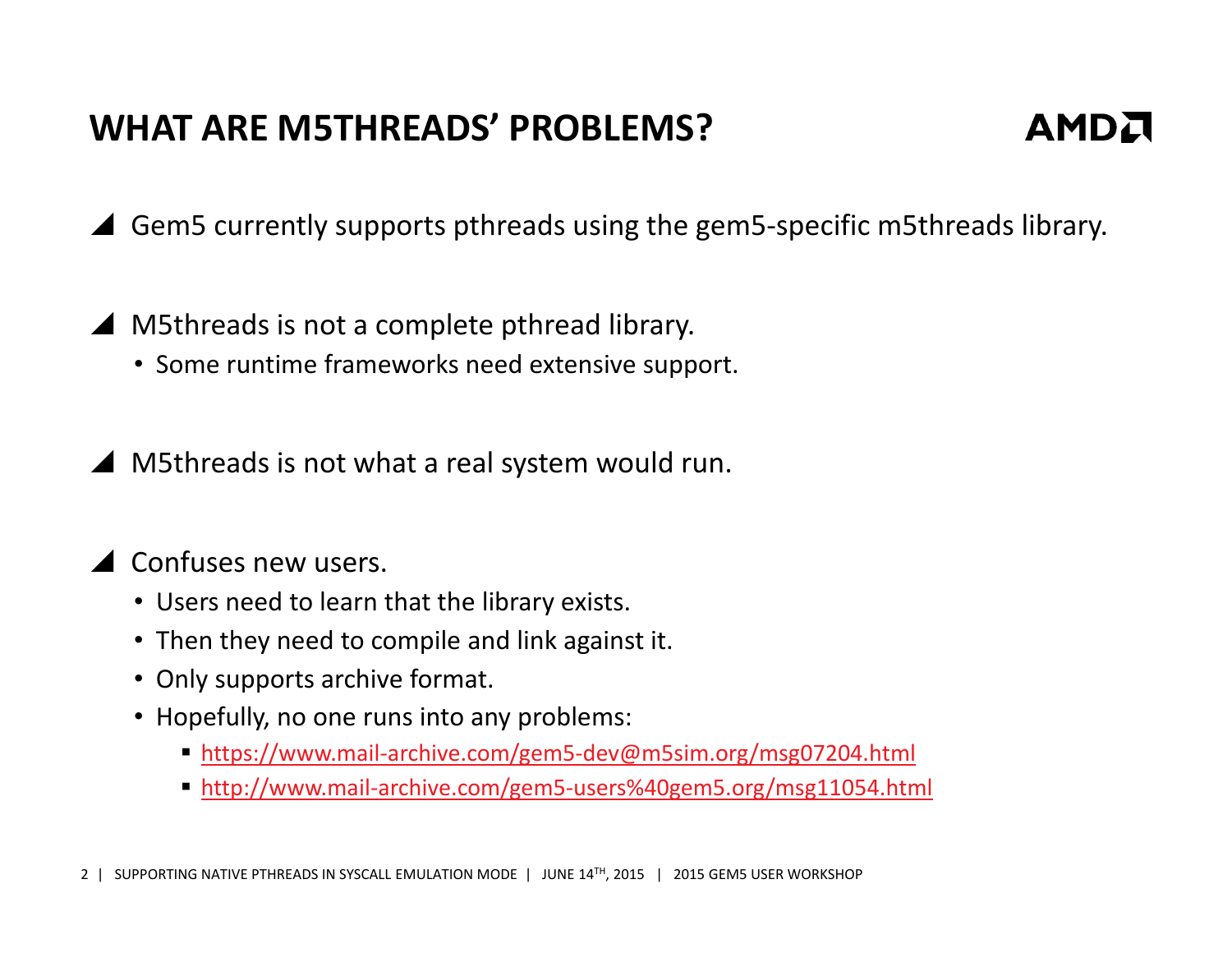# **OUTLINE**



What is the Native Posix Thread Library (NPTL)?

- Which system calls needed modifications?
	- clone
	- futex
	- set\_tid\_address
	- exit / exit\_group
	- execve
- $\blacktriangle$  How extensively do these changes support the pthread API?
- ▲ Putting it all together diagram. (time permitting)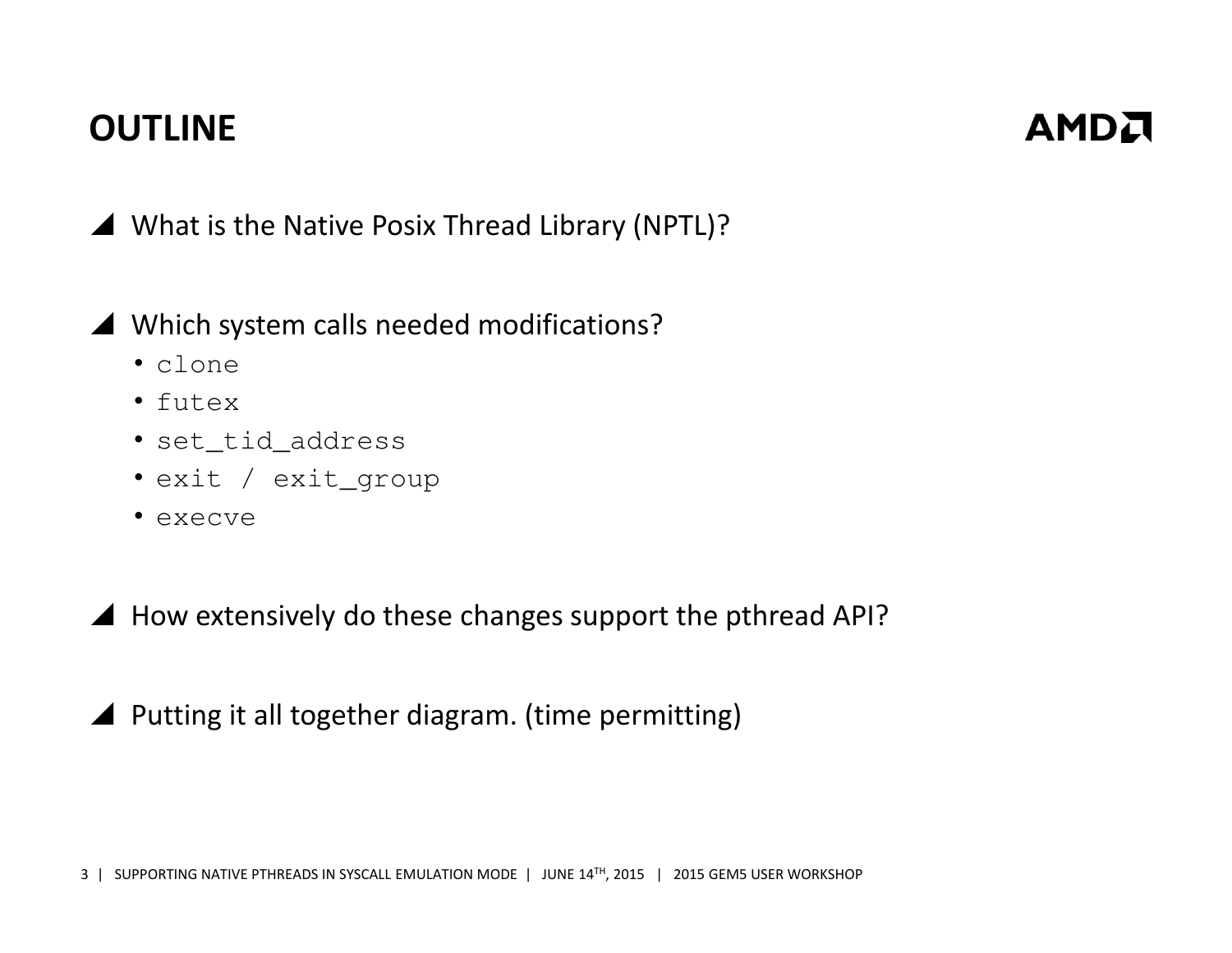# WHAT IS THE NATIVE POSIX THREAD LIBRARY?

AMDA

A NPTL is the POSIX thread library that comes with GLIBC.

- **A** POSIX compliant pthread library.
- A Replaced earlier non-compliant libraries circa 2005 (early Linux 2.6 kernels).
- ▲ Tightly coupled with Linux kernel.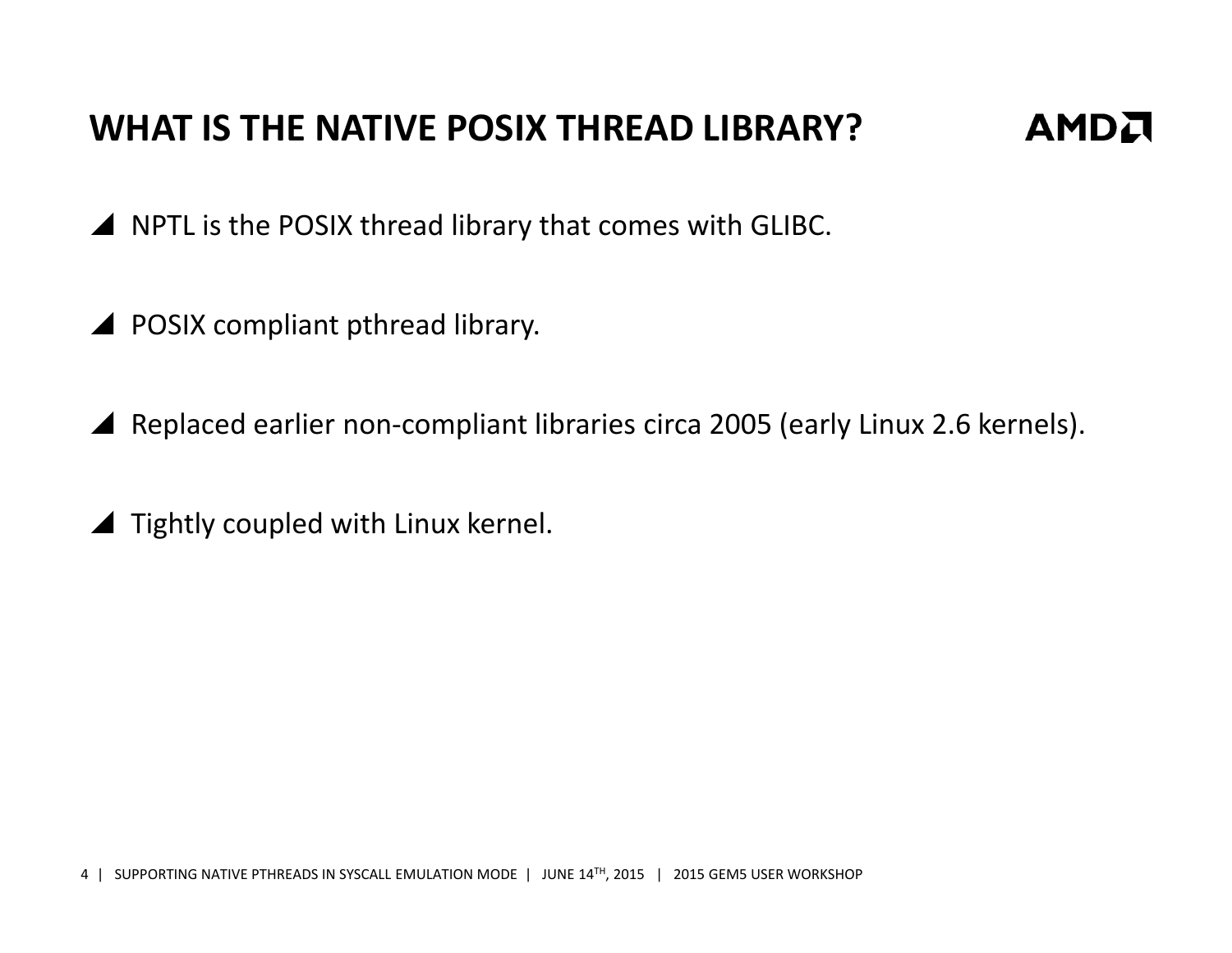# CLONE



▲ Clone is responsible for both thread and process creation.

- Gem5 had a prior version of  $_{\texttt{clone}}$  that supported thread creation only.
- $\blacktriangle$  LiveProcess duplicated inside clone and bound to new ThreadContext.
	- Attributes are specified in the flags argument. (man 2 clone)

A Added support for TLS, thread groups, and  $f$ utex support:

- Required adding the following flags: CLONE\_THREAD, CLONE\_PARENT\_SETTID, CLONE\_CHILD\_CLEARTID, CLONE\_SETTLS.
- ▲ ThreadContext is statically allocated at runtime on command line.
	- Ownership changes dynamically at runtime; not currently recycled after use.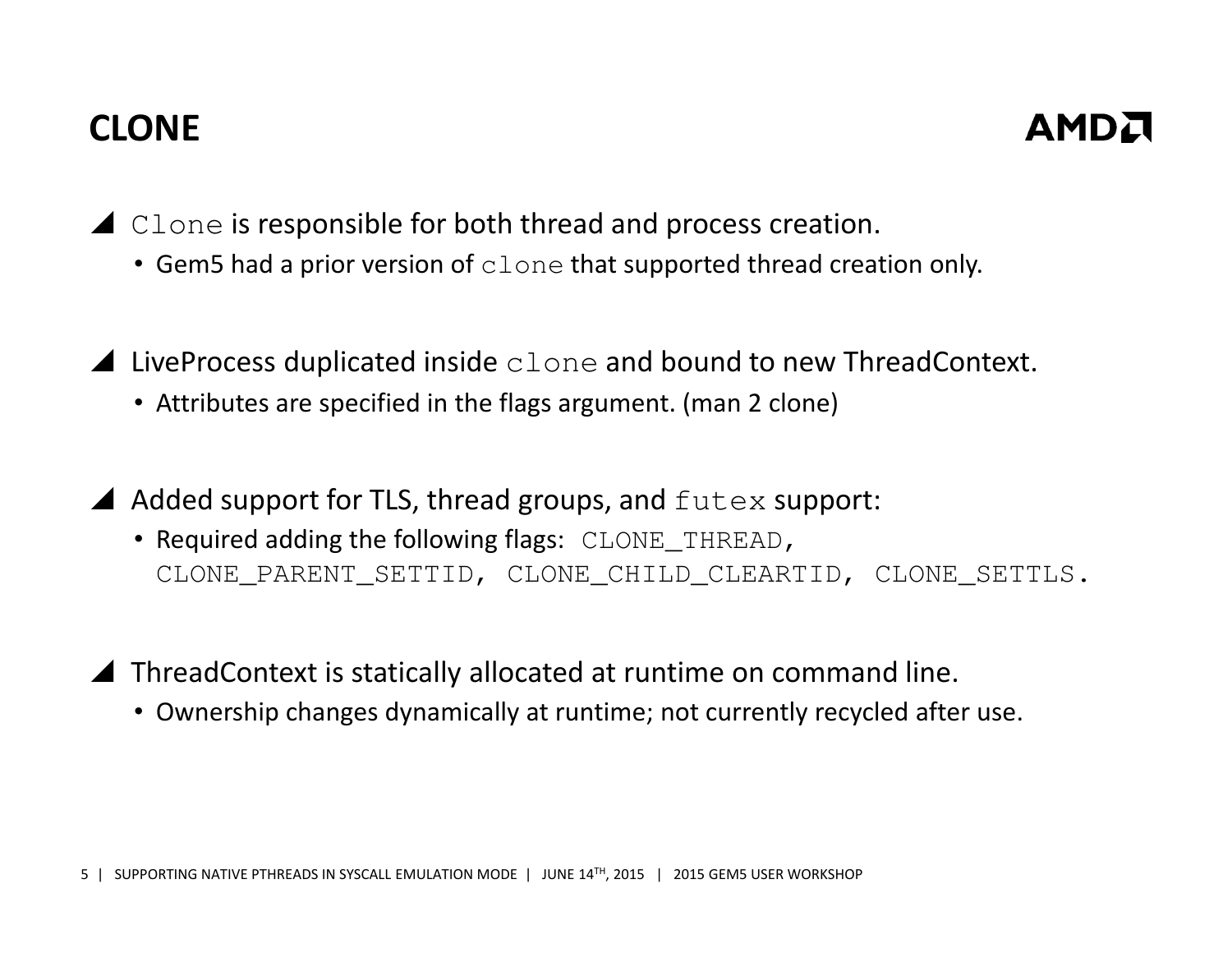# FUTEX



Futex is the synchronization mechanism for pthreads.

- Operates at the boundary of userspace and the kernel.
- Only need to call into a  $f$ utex system call if the lock is contended.
- User depends on kernel to put the contended thread to sleep and awakens it later when another thread as finished with the lock.
- ▲ Originally written by Daniel Sanchez while he was at Stanford.
- $\blacktriangle$  Basic operation uses two methods, FUTEX\_WAIT (sleep) and FUTEX\_WAKE.
- $\blacktriangle$  Futex needed to be extended to work with thread groups and we refactored<br>the sode into its own closs (Thanks to Alexandry Duty AMD Bessersh) the code into its own class (Thanks to Alexandru Dutu – AMD Research).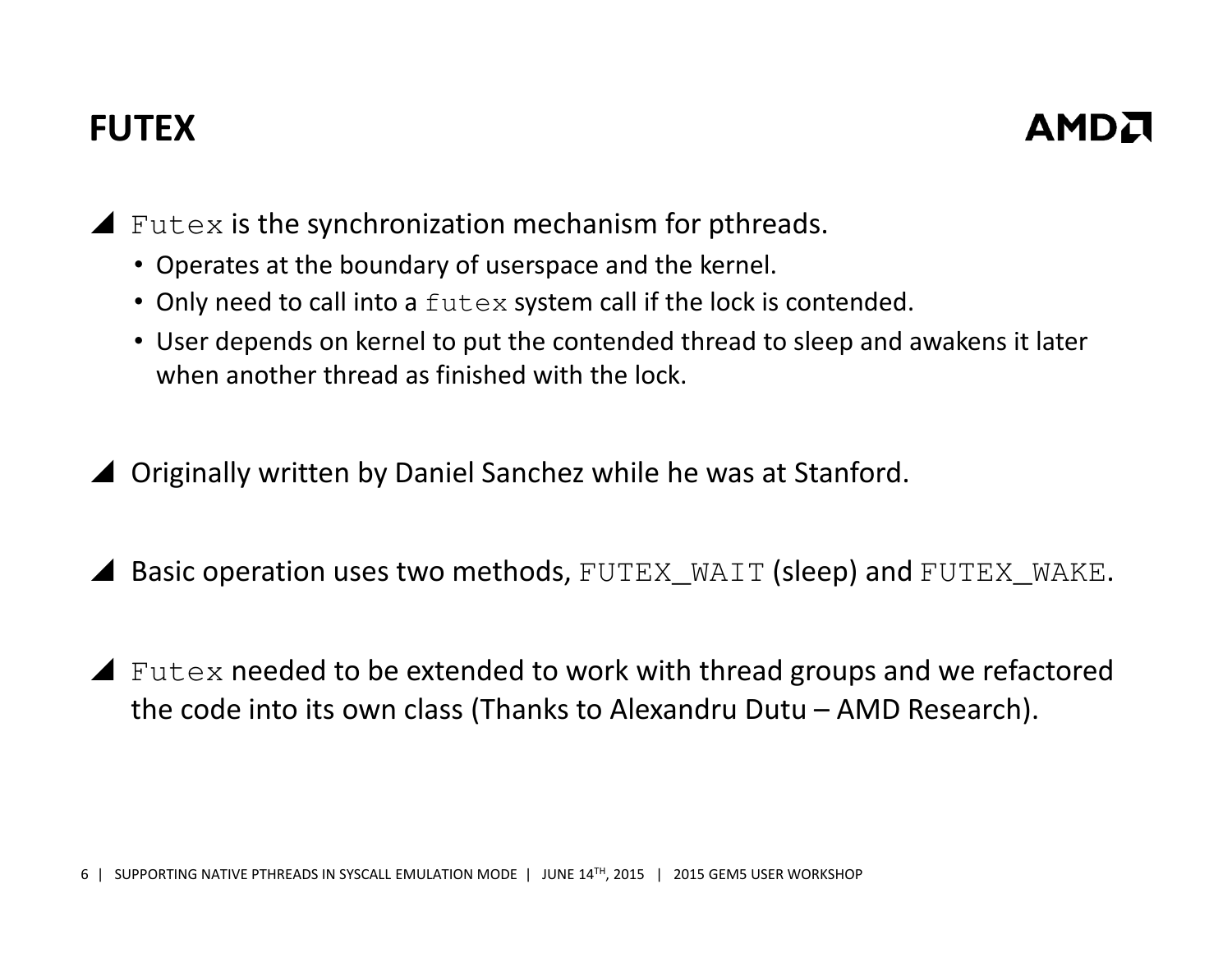# SET\_TID\_ADDRESS



- The Linux kernel has two fields for each process,  $set\_child\_tid$  and<br>also  $s$  and tid that start out as NUUL clear\_child\_tid, that start out as NULL.
- The set\_child\_tid field indicates the address where the child should write<br>its PID at startup its PID at startup.
- The clear\_child\_tid field indicates the address where the child should<br>clear its PID and sall a futor wakeup op clear its PID and call a  ${\tt futes}$  wakeup on.
- $\blacktriangle$  This functionality helps notify the parent thread (thread group leader) when child throads finish their tasks child threads finish their tasks.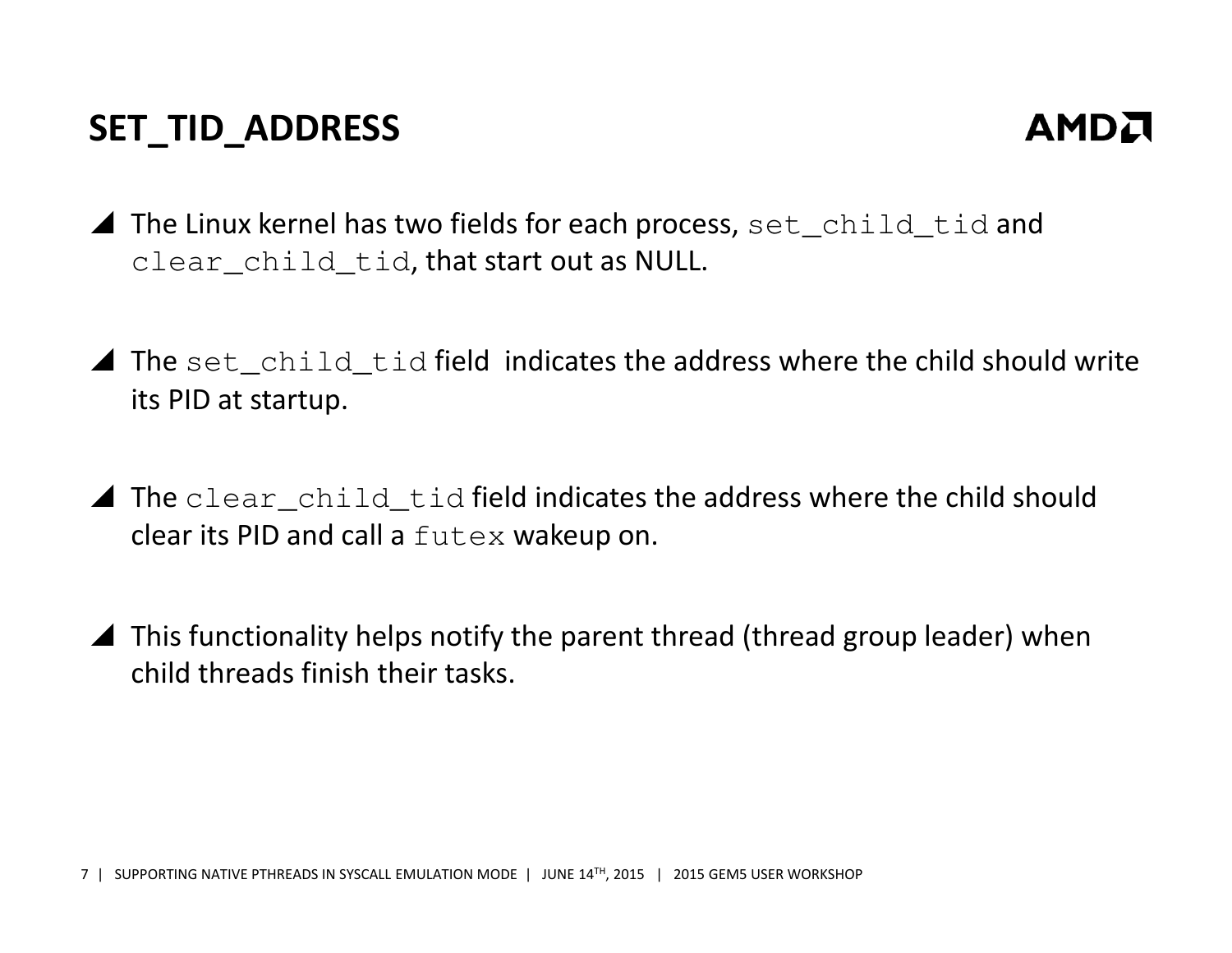# EXIT / EXIT\_GROUP



 $\blacktriangle$  Exit ends process execution and returns an exit status to its parent.

- Exit\_group ends execution of an entire thread group.
	- Thread group is a set of threads that share a thread group leader.
	- The thread group leader is the process which starts cloning threads.

 $\triangle$  Added support to  $ext$  and implemented  $ext_{\text{cyc}}$  group.

- When  $ext_{group}$  is called, all threads for that thread group leader need to exit; achieve this by checking this state when system calls are called.
- If CHILD\_CLEARTID was set, need to call FUTEX\_WAKE on that address.
- Calling  $ext{exit}$  no longer exits simulation until the last context has finished running.
- Releases LiveProcess state, such as file descriptors, inside of  $exttt{exit}$ .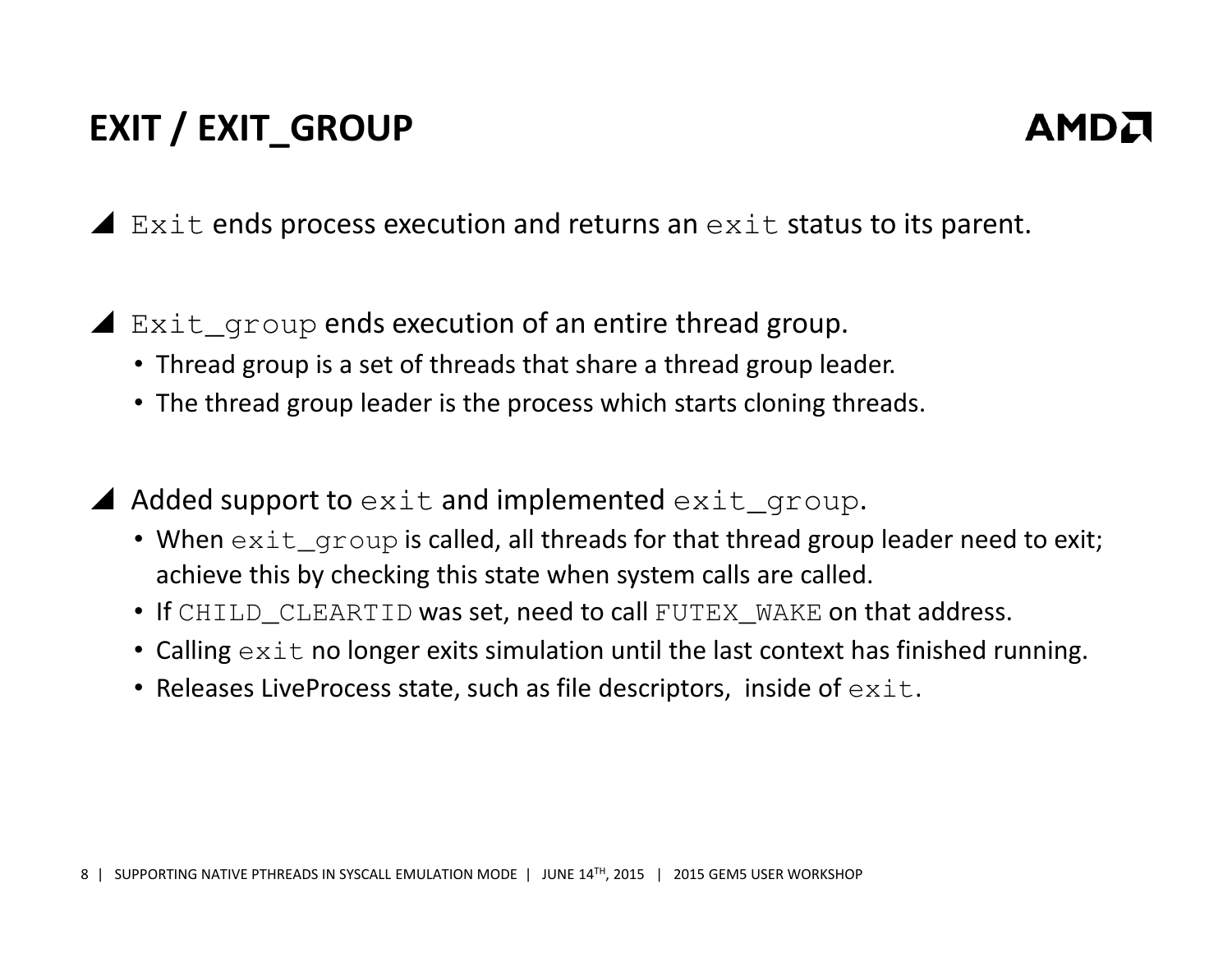# EXECVE



- $\overline{\phantom{a}}$  Not directly related to pthread support, but can now support multiple processes with moderate effort.
- $\blacktriangle$  Completely new, there was no notion of  $\text{execve}$  in the code previously.
- Execve must do the following:
	- Load object file.
	- Inherit file descriptors from parent when appropriate.
	- Set standard file descriptor to their defaults.
	- Supply argv and envp to process constructor.
	- Setup process identifier information (uid, pid, ppid, etc.)
	- Reset SIGCHLD value.
	- Setup the thread context.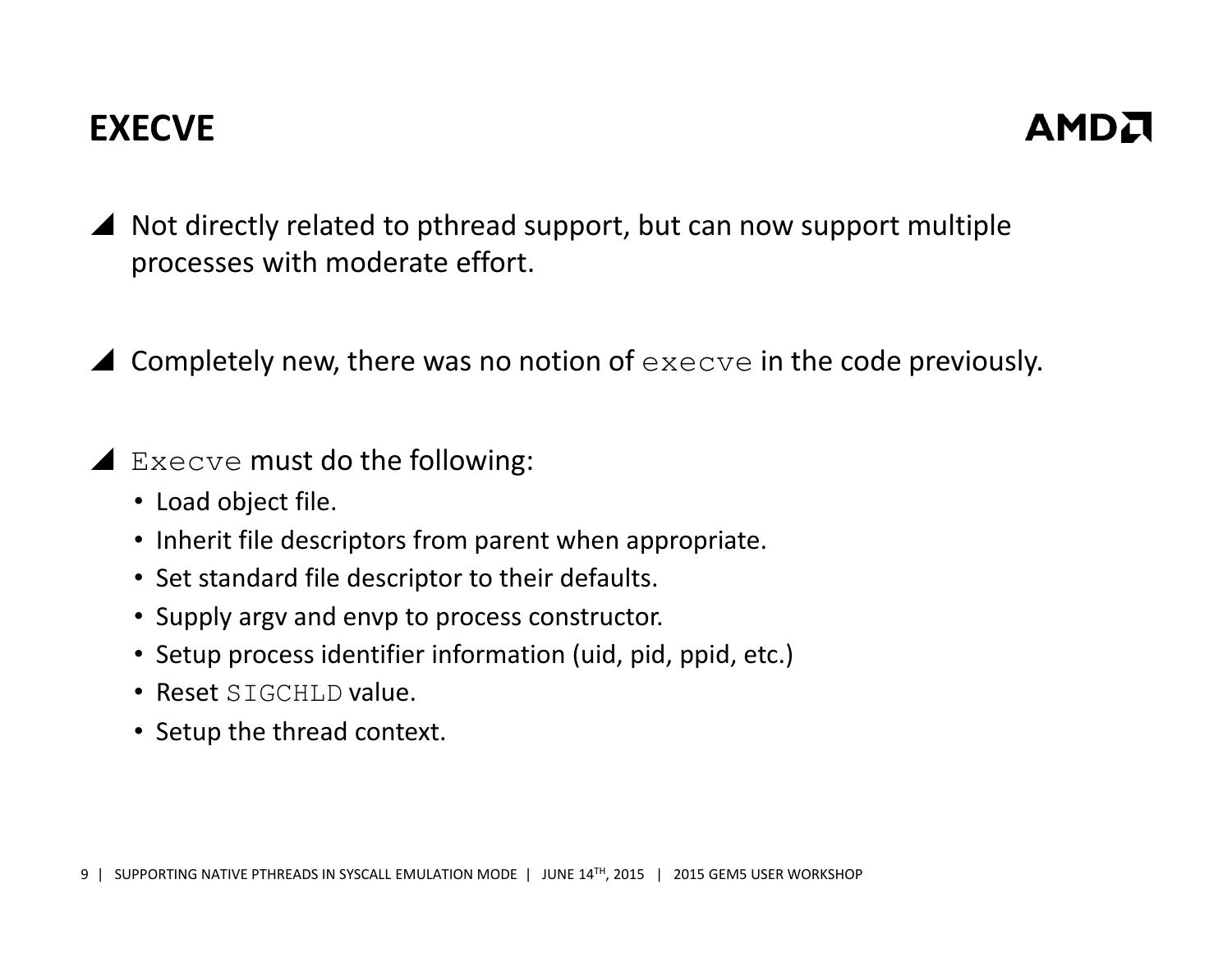#### PTHREADS API COVERAGE

# AMDA

- **pthread\_create**
- **pthread\_exit**
- **pthread\_join**
- **pthread\_mutex\_lock**
- **pthread\_mutex\_unlock**
- **pthread\_mutex\_init**
- **pthread\_mutex\_destroy**
- **pthread\_cond\_signal**
- **pthread\_cond\_wait**
- **pthread\_attr\_init**
- **pthread\_attr\_destroy**
- **pthread\_attr\_setdetachstate**
- **pthread\_attr\_getstacksize**
- **pthread\_attr\_setstacksize**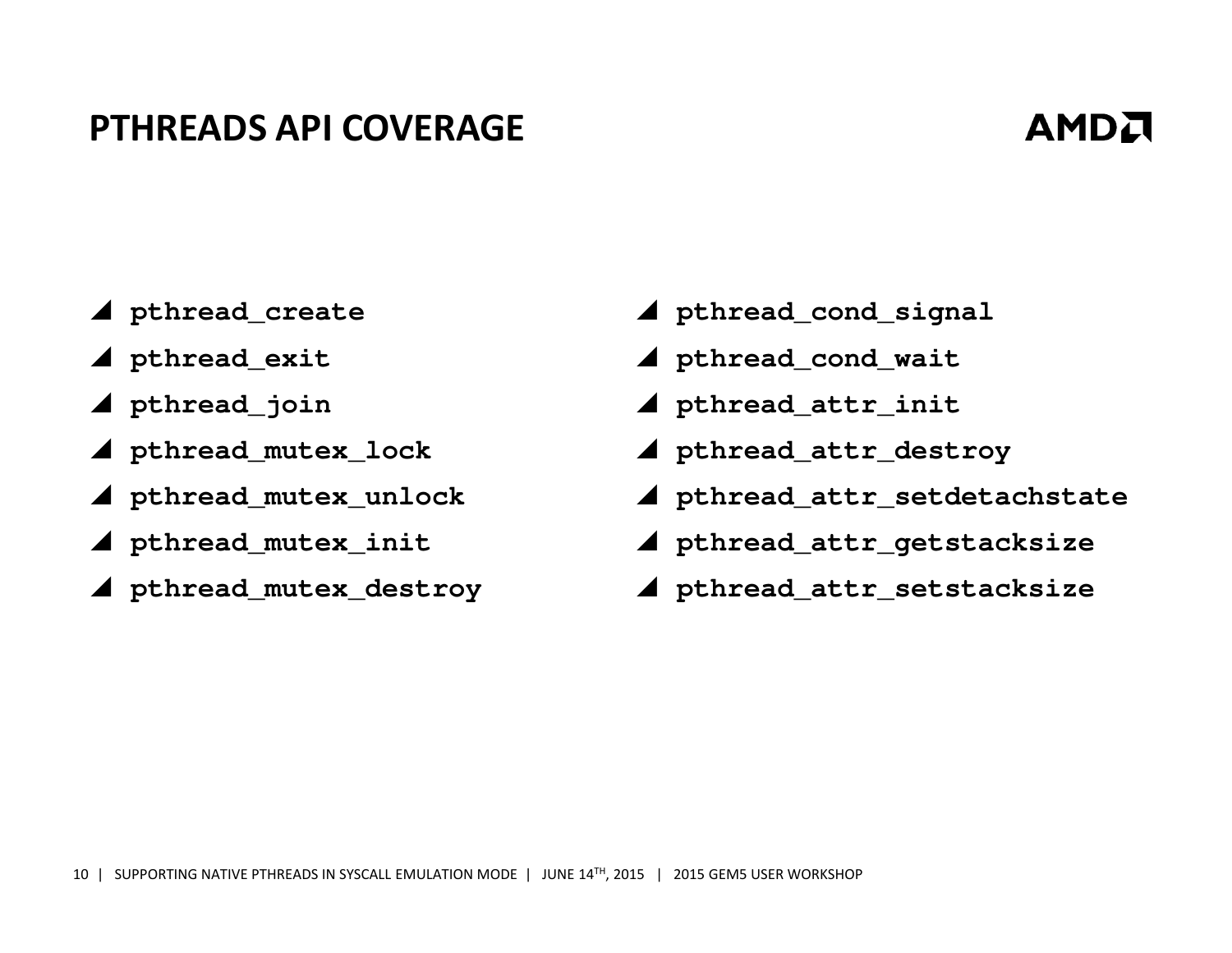# **CONCLUSION**



▲ Support for Linux NPTL library is preferable to workarounds like m5threads.

**A** Required changes to clone,  $set\_tid\_address$ ,  $futes$ ,  $exit$ , and  $\tt{exit_grow}$  to support the API presented in previous slide.

**Execution of concurrent processes in the future with**  $\epsilon$ **xecve and some** additional support.

▲ Possible future work:

- Address futex corner cases (several options are unsupported).
- More support for  $\texttt{clone}$  options.
- Full support for all ISAs.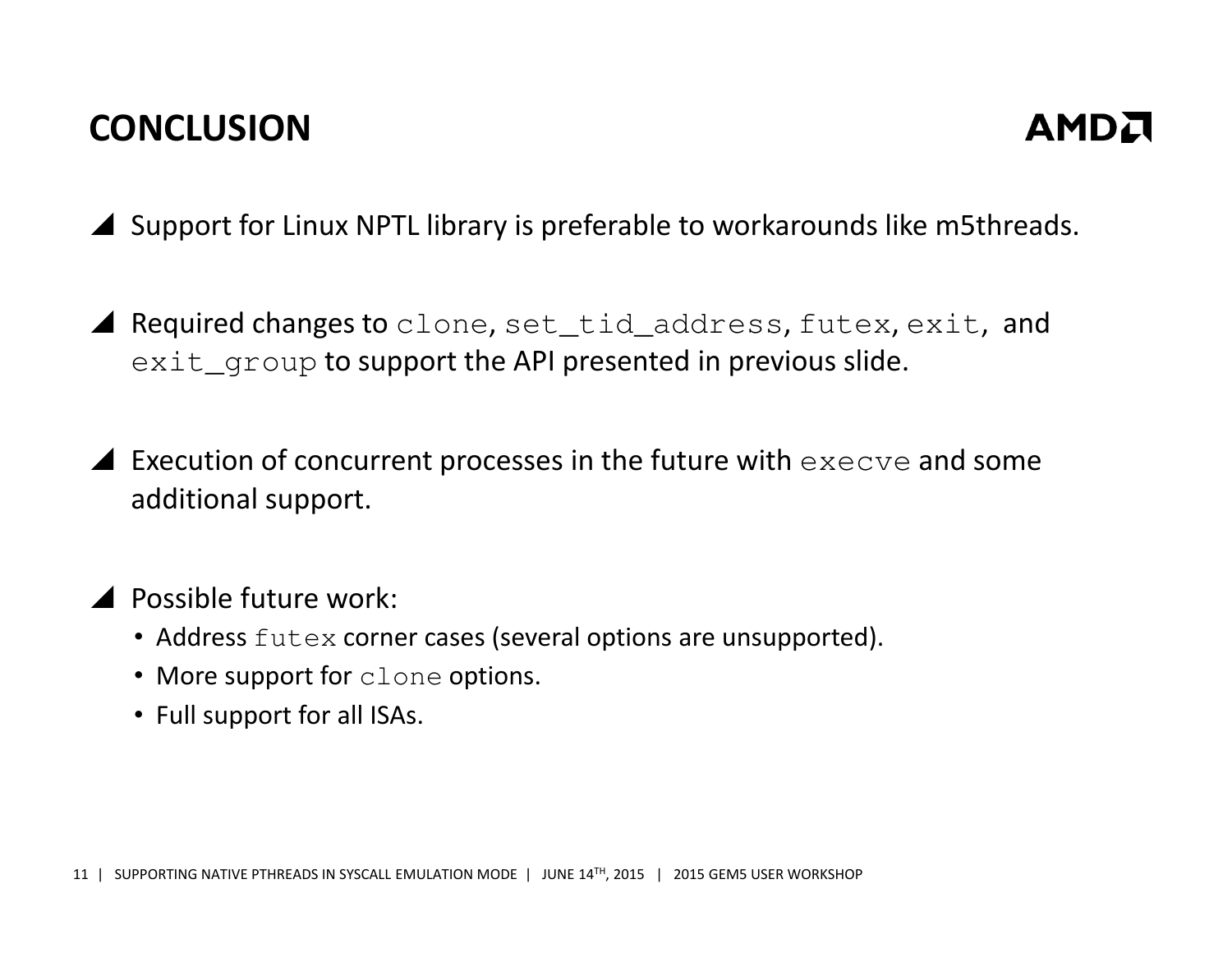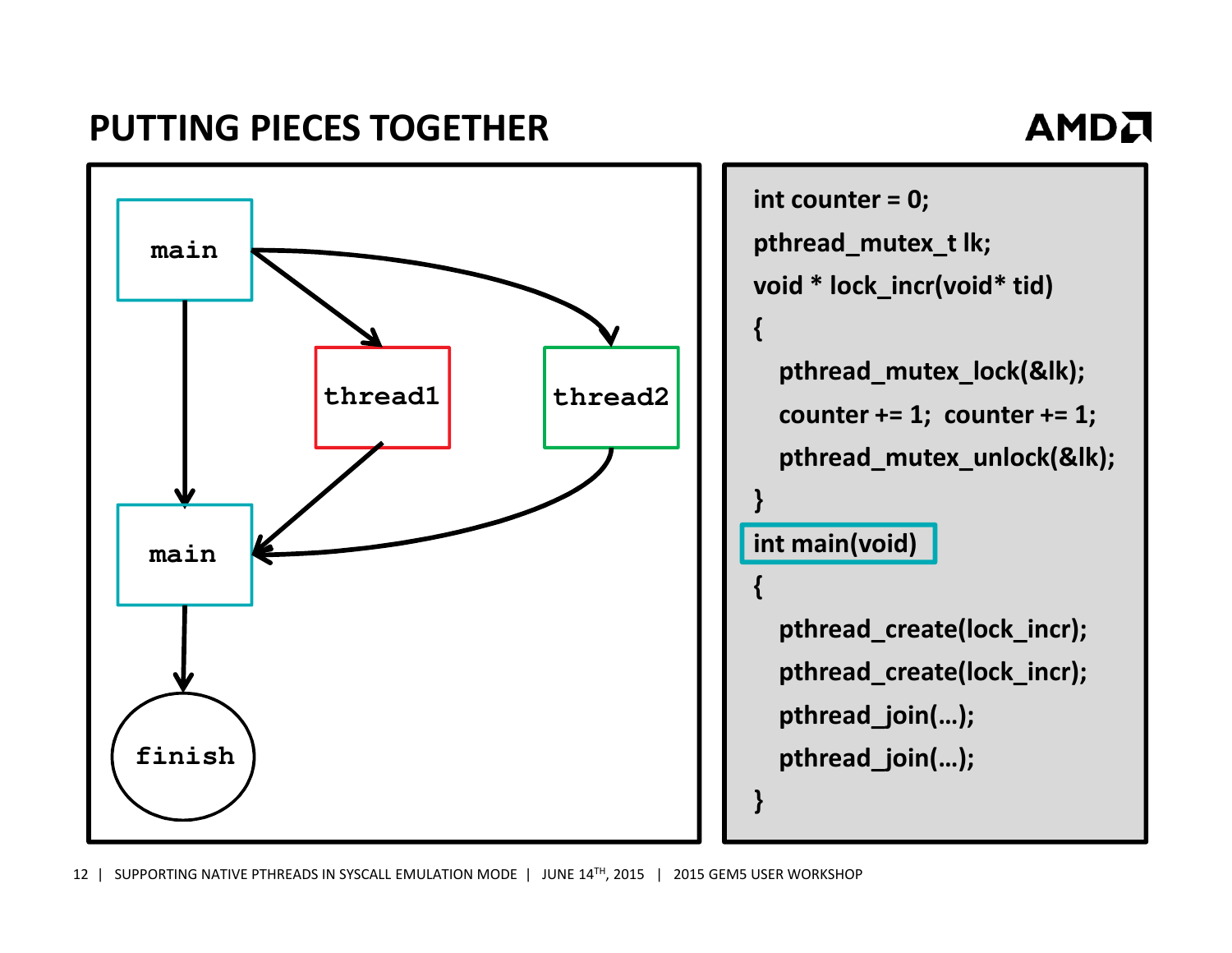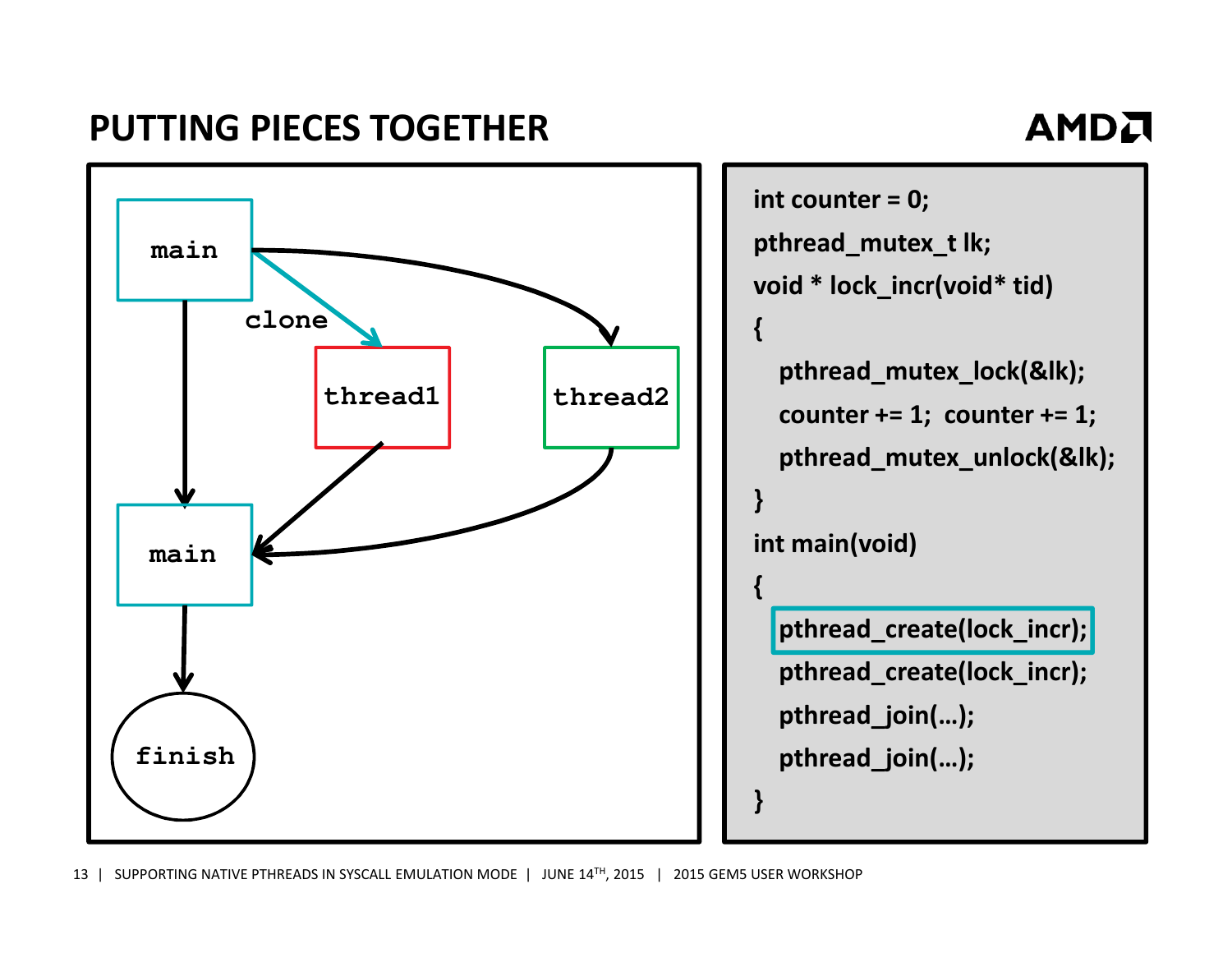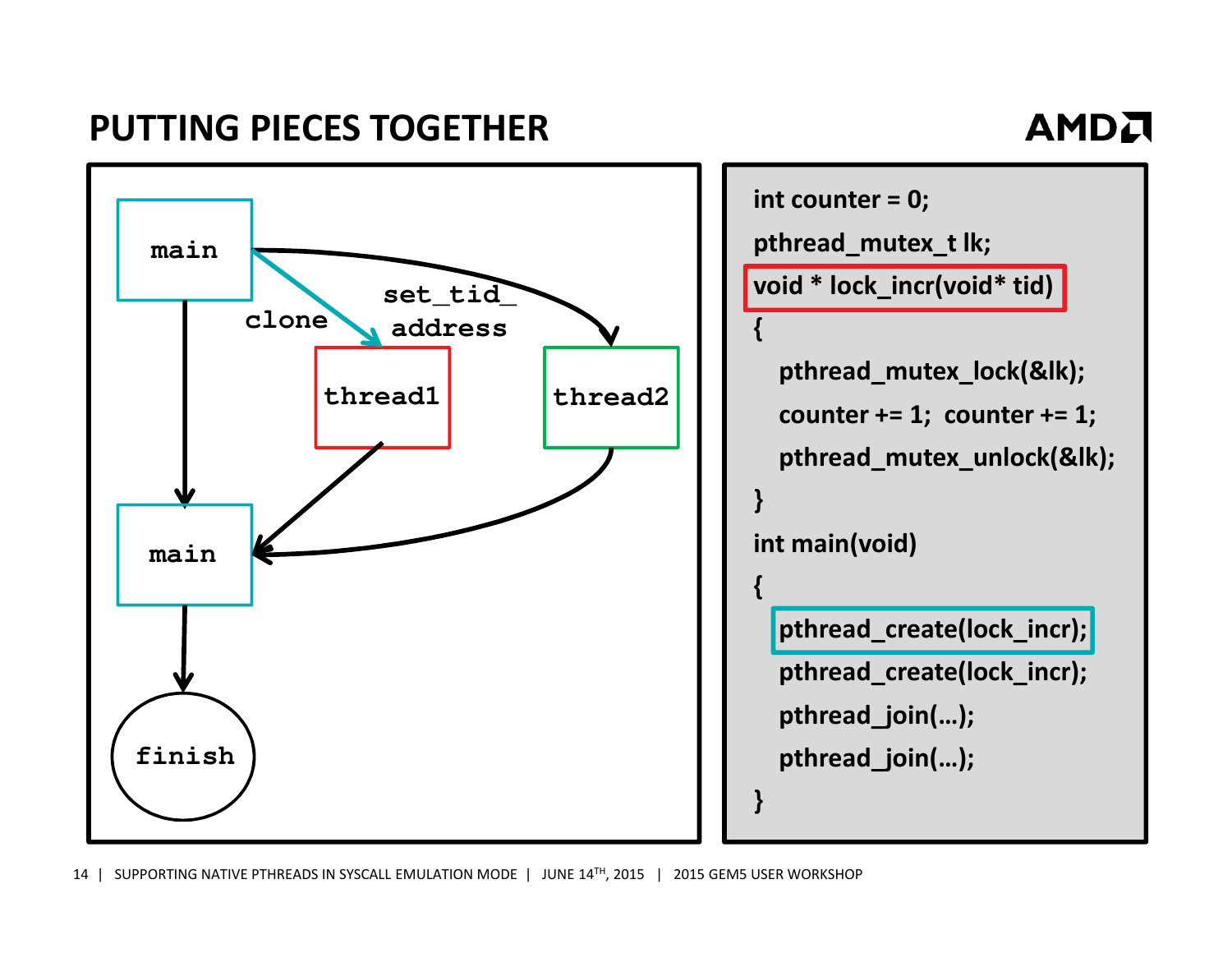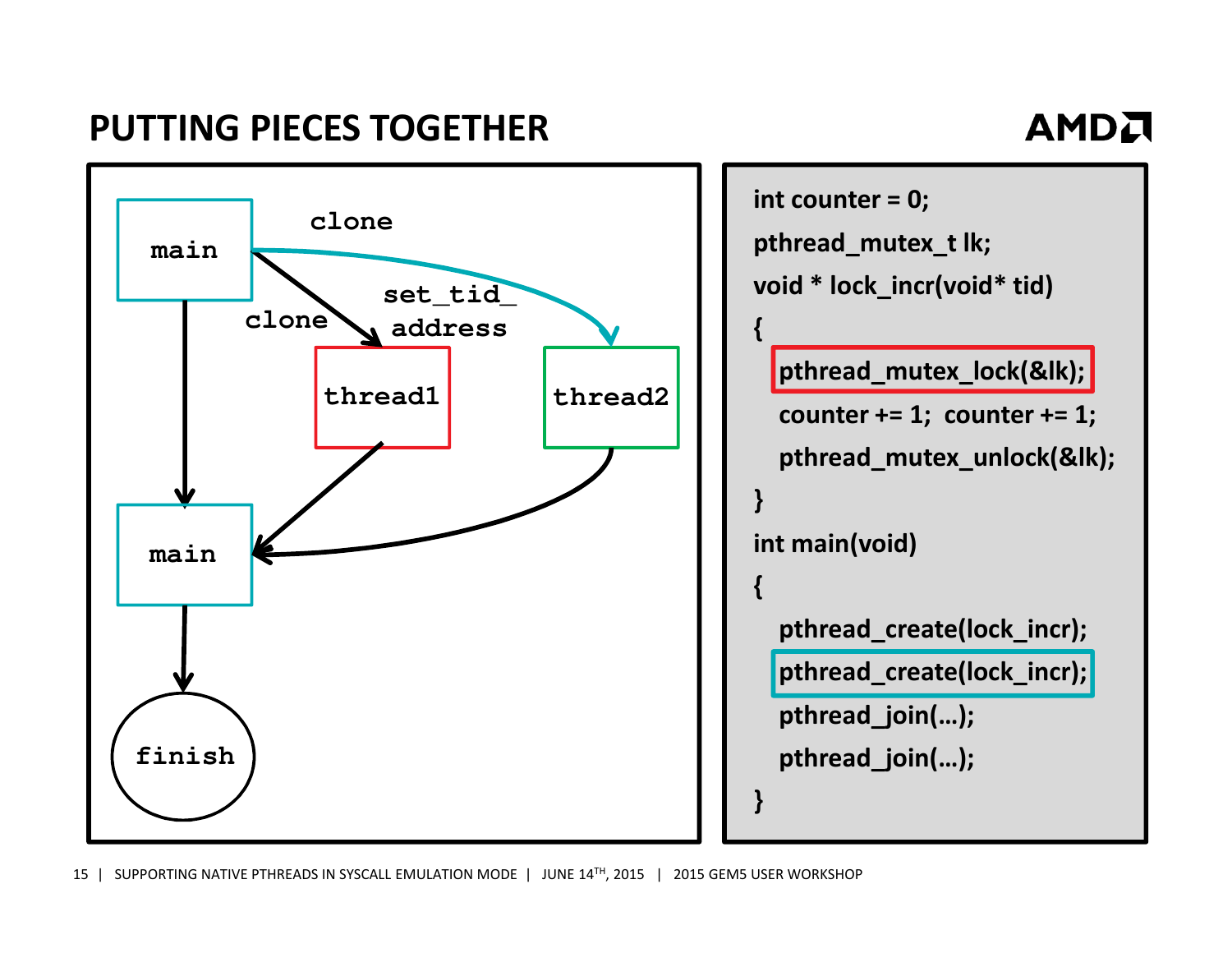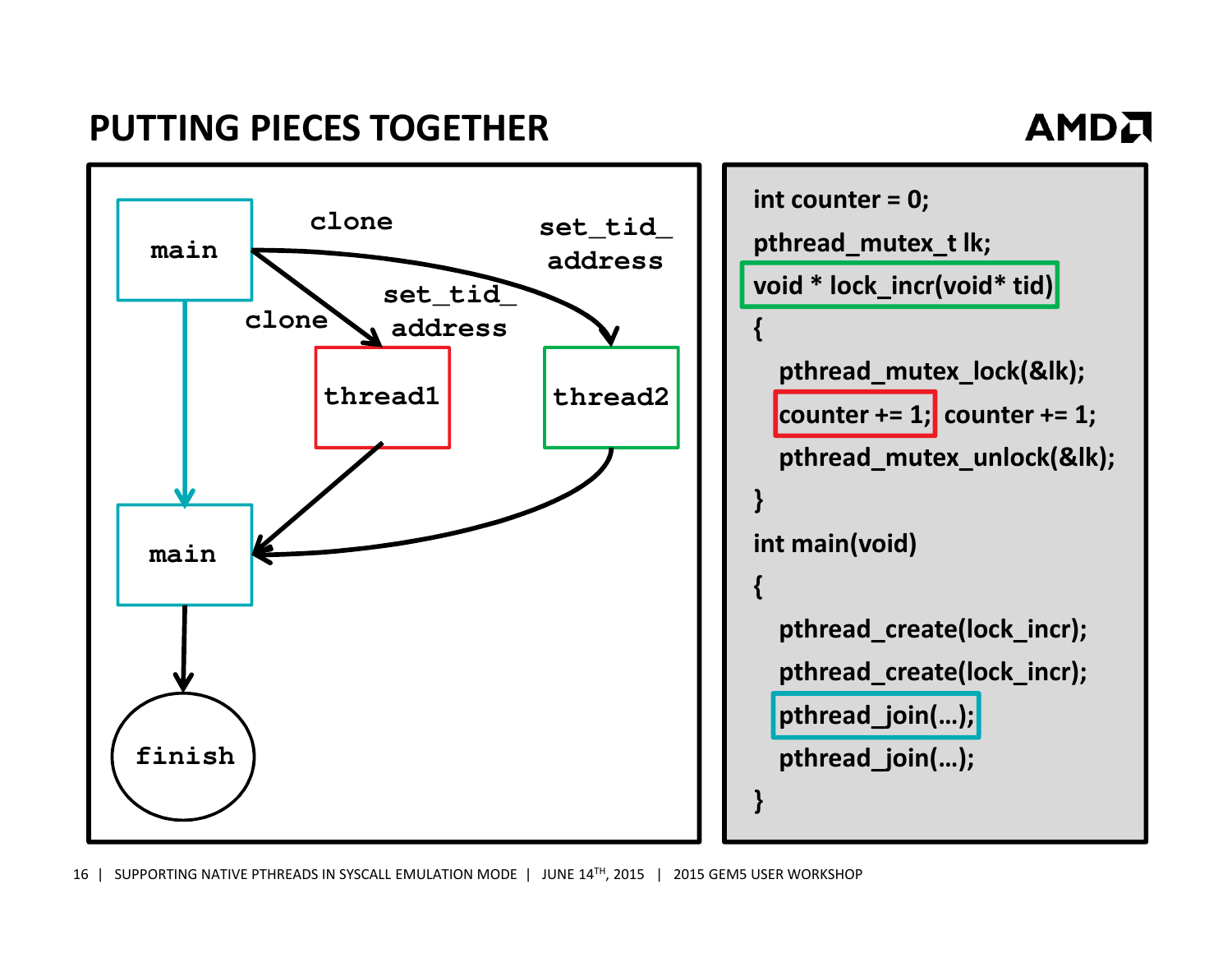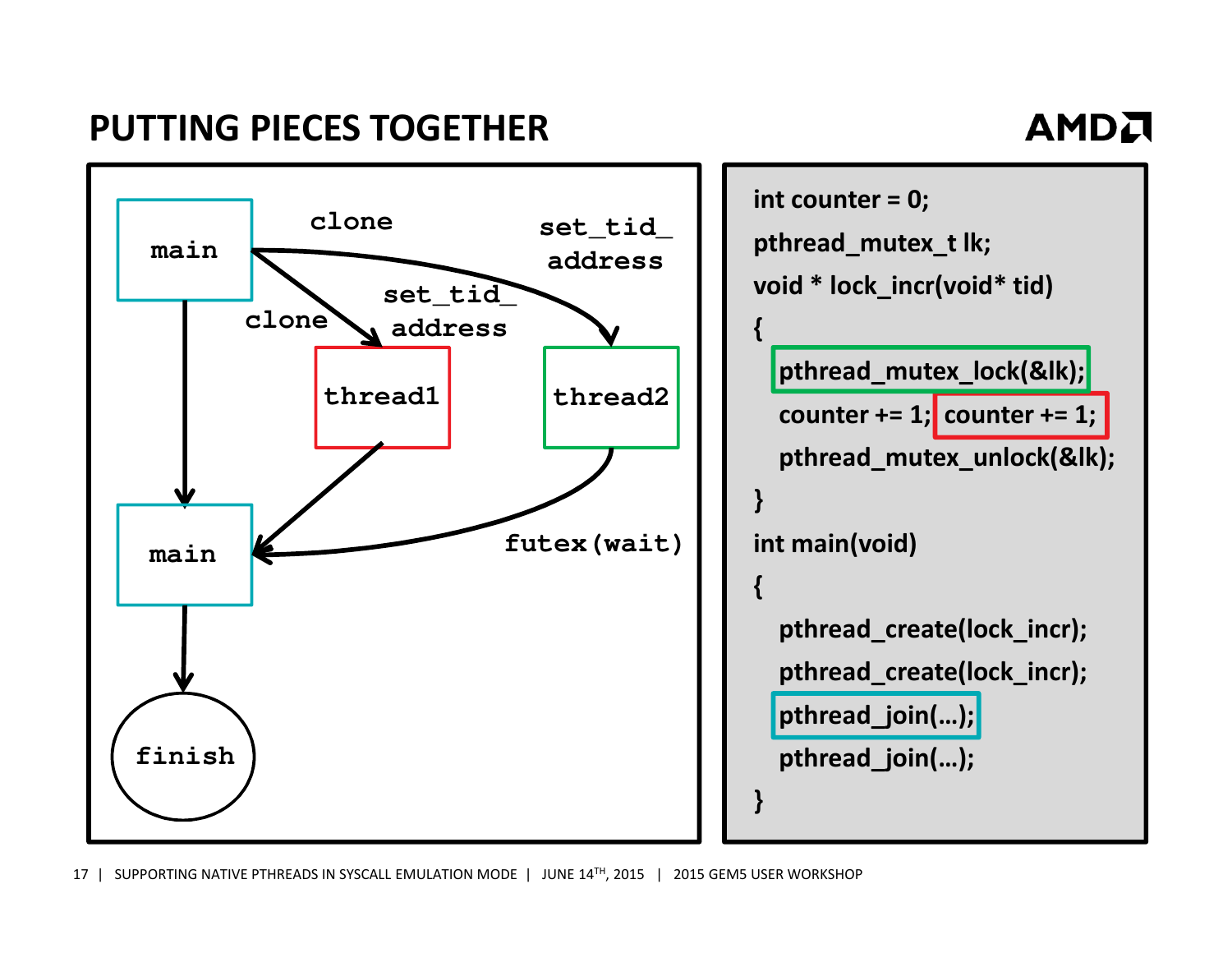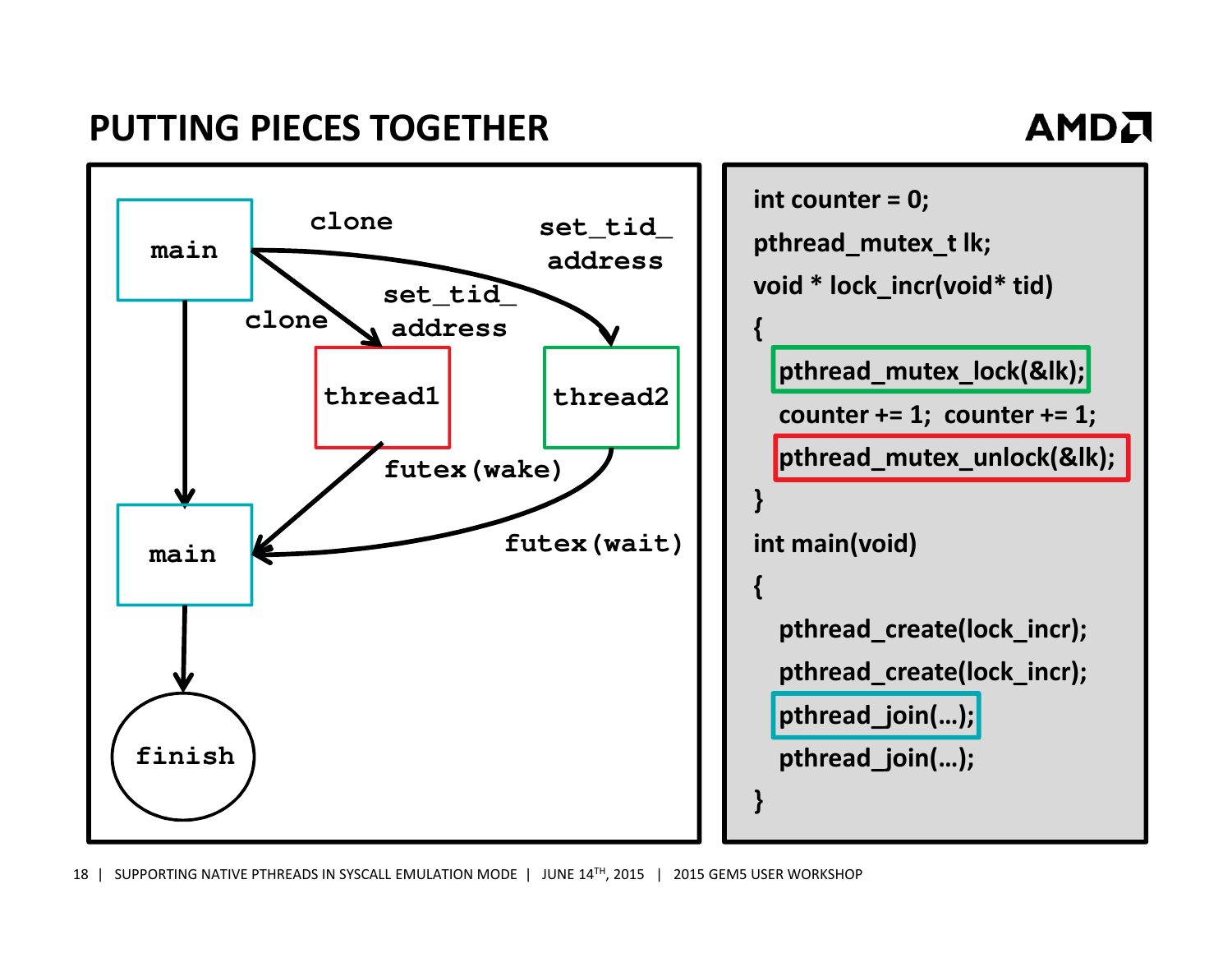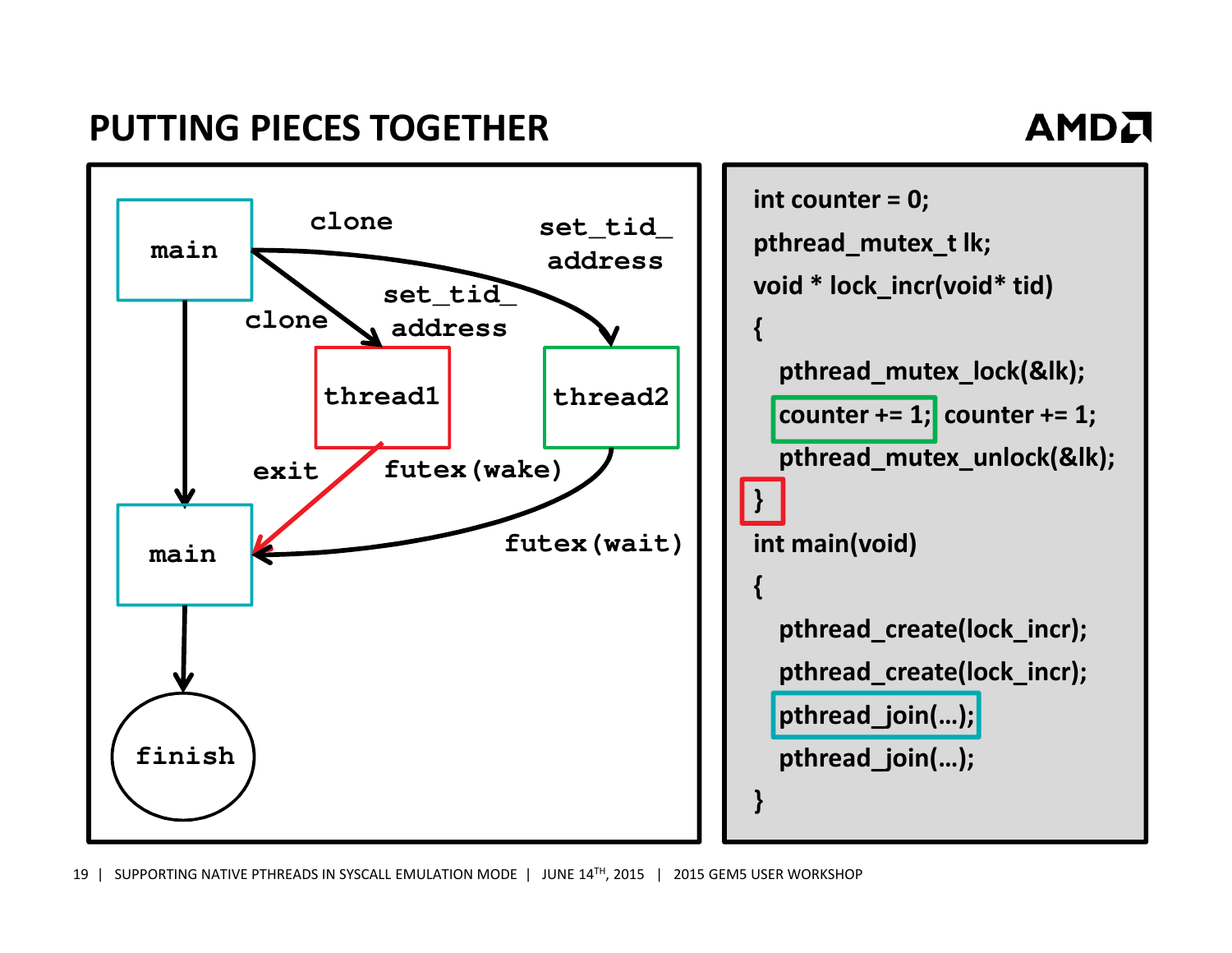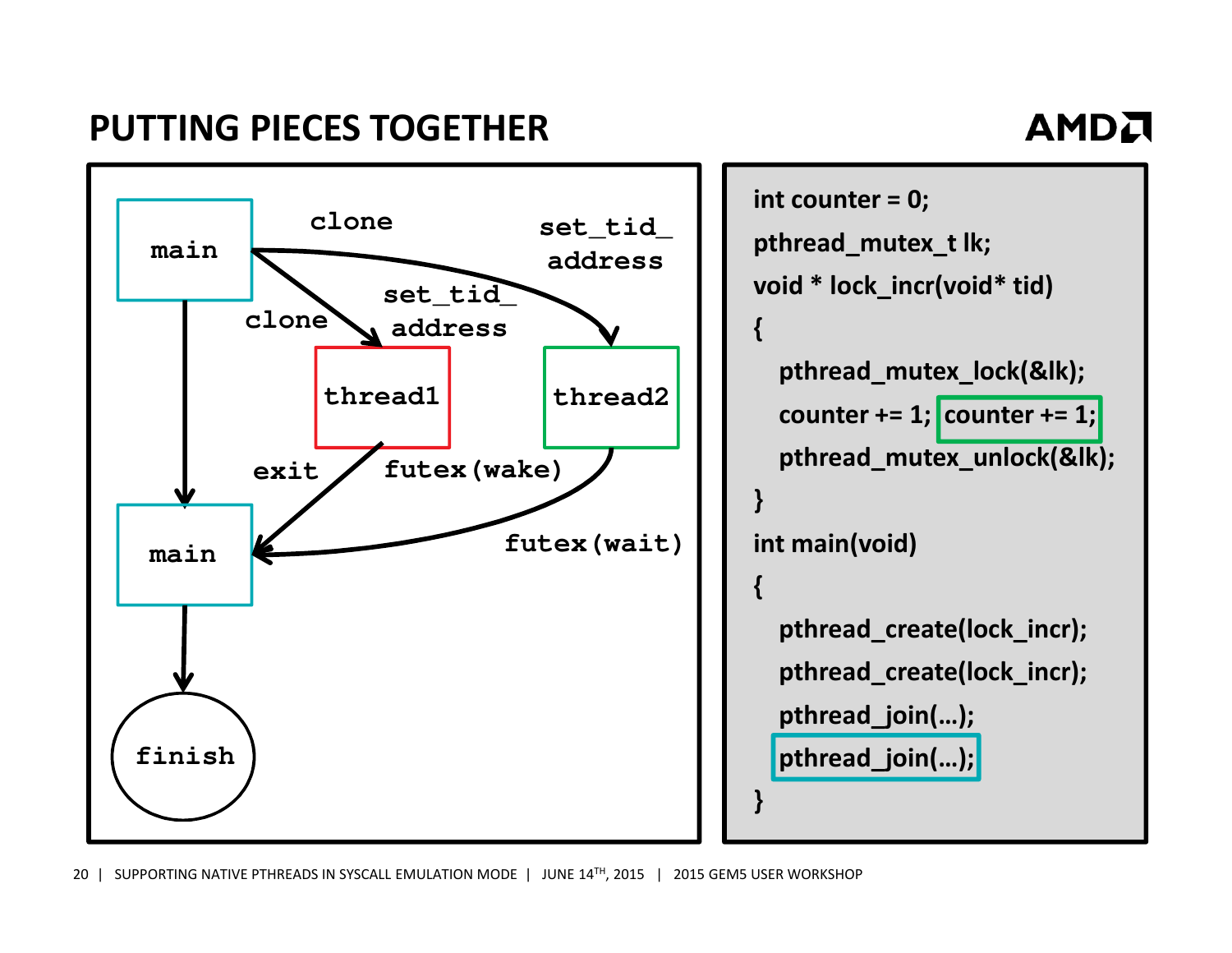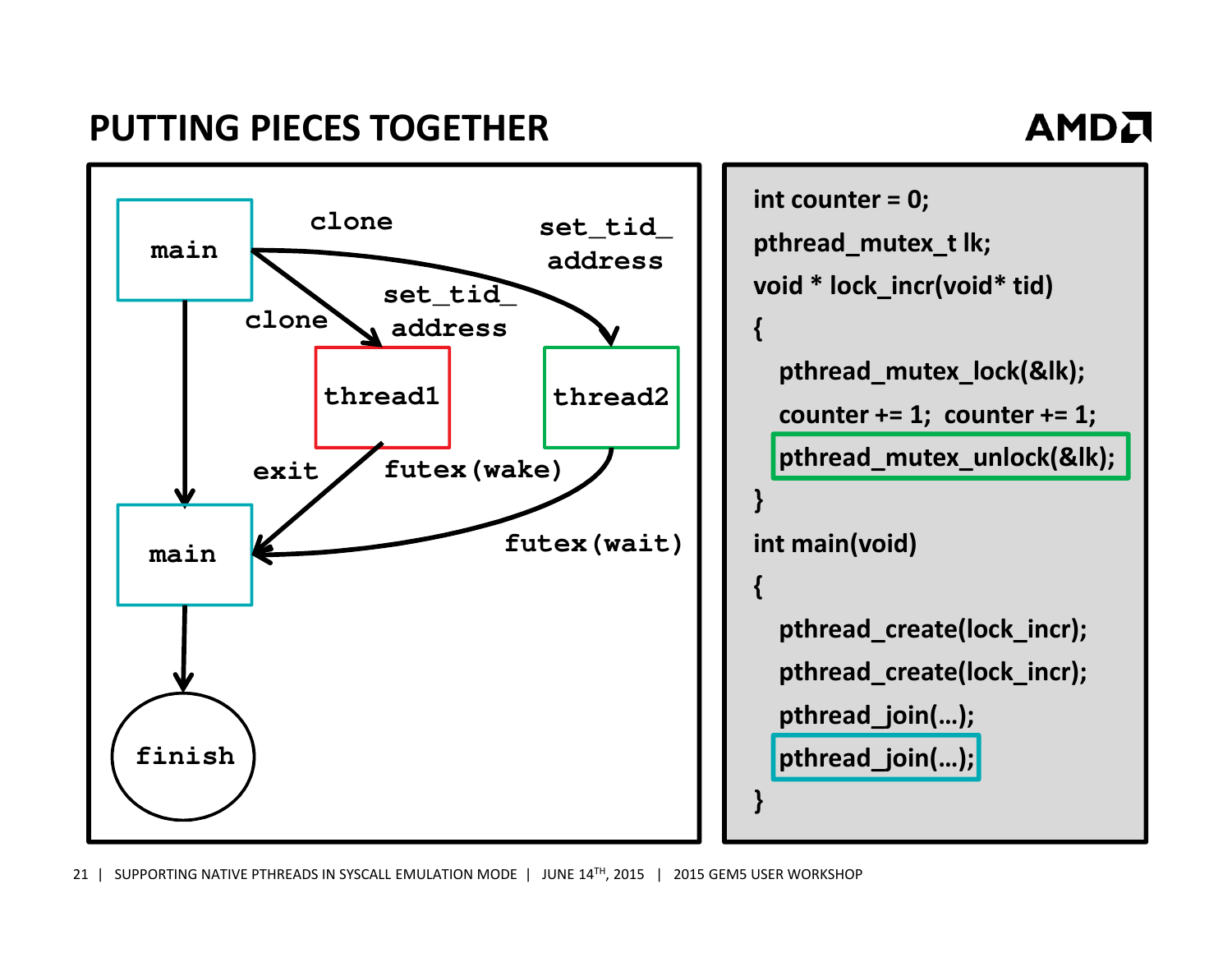

22 | SUPPORTING NATIVE PTHREADS IN SYSCALL EMULATION MODE | JUNE 14<sup>TH</sup>, 2015 | 2015 GEM5 USER WORKSHOP